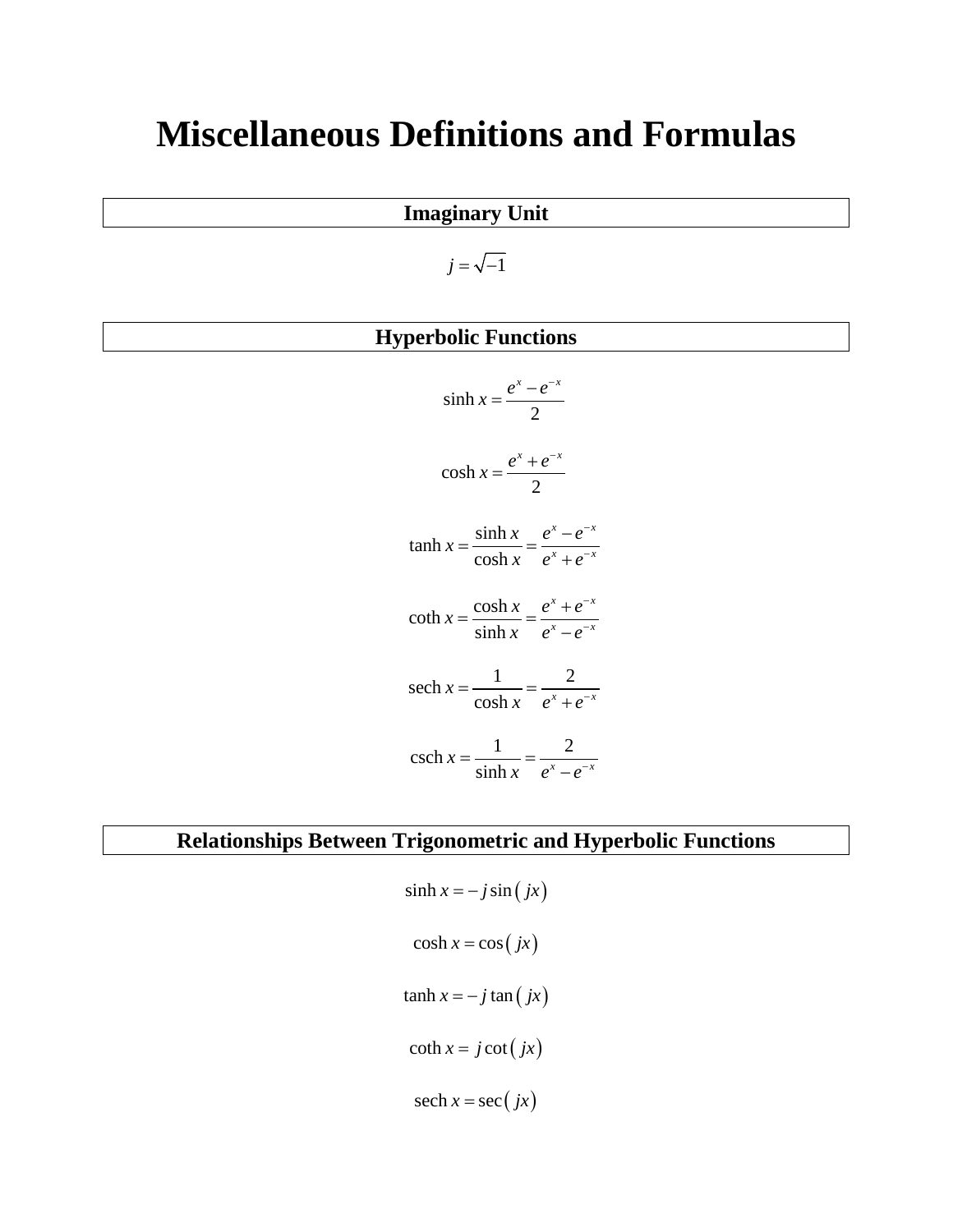$$
\operatorname{csch} x = j \operatorname{csc} (jx)
$$

## **Fourier Series**

Trigonometric Form

$$
f(t) = \frac{a_0}{2} + \sum_{k=1}^{\infty} a_k \cos \frac{2\pi kt}{T} + \sum_{k=1}^{\infty} b_k \sin \frac{2\pi kt}{T}
$$
  
where 
$$
a_k = \frac{2}{T} \int_0^T f(t) \cos \frac{2\pi kt}{T} dt \quad \text{and} \quad b_k = \frac{2}{T} \int_0^T f(t) \sin \frac{2\pi kt}{T} dt
$$

Complex Exponential Form

$$
f(t) = \sum_{n=-\infty}^{\infty} c_n e^{\frac{jn2\pi t}{T}}
$$
  
where  $c_n = \frac{1}{T} \int_0^T f(t) e^{\frac{-jn2\pi t}{T}} dt$ 

 $\boldsymbol{0}$ 

## **Fourier Transform**

Forward

$$
F(j\omega) = \mathscr{F}\left\{f(t)\right\} = \int_{-\infty}^{+\infty} f(t) e^{-j\omega t} dt
$$

Inverse

$$
f(t) = \mathscr{F}^{-1}\left\{F(j\omega)\right\} = \frac{1}{2\pi}\int_{-\infty}^{+\infty} F(j\omega)e^{j\omega t} d\omega
$$

## **Laplace Transform**

Bilateral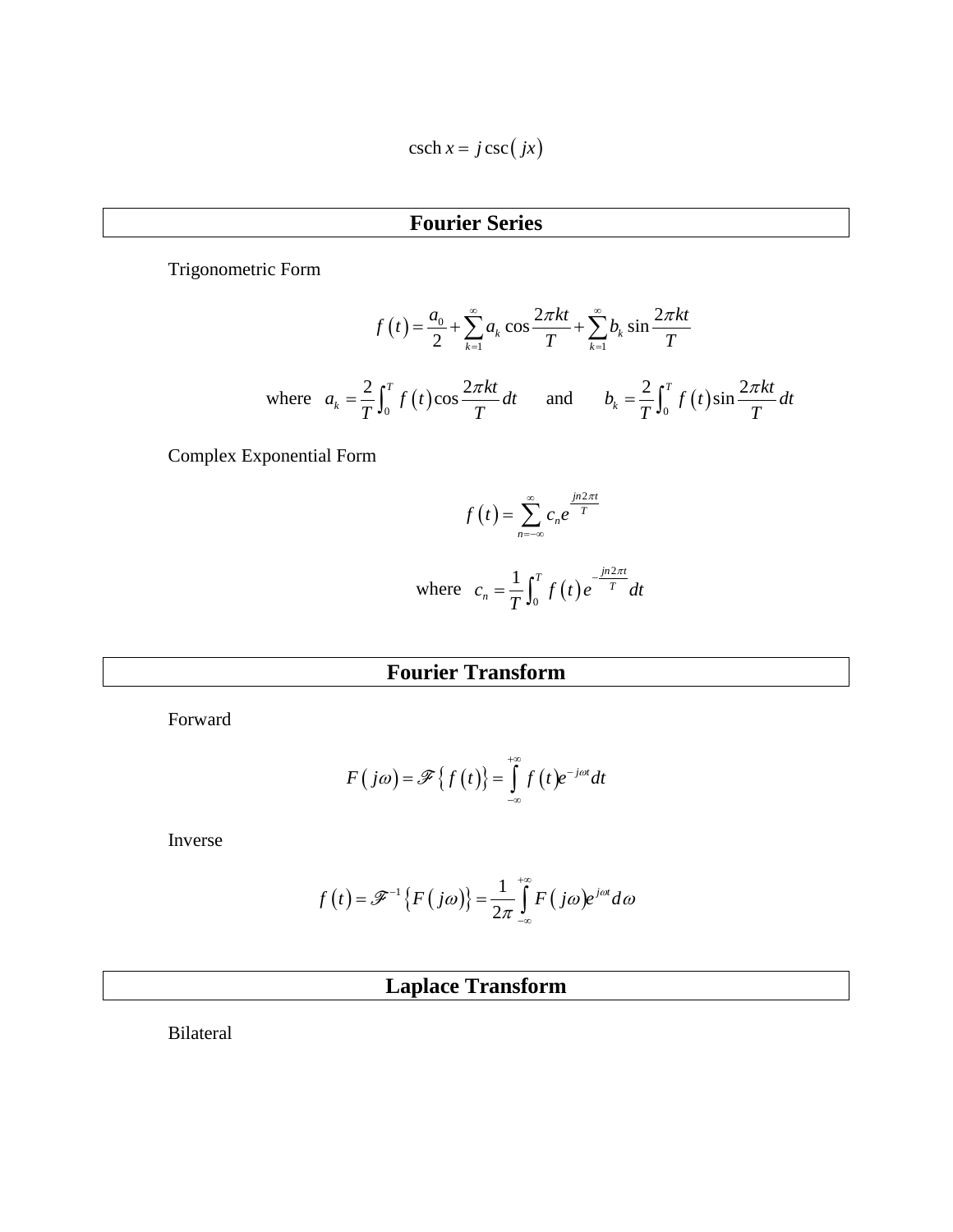$$
F(s) = \mathscr{L}\left\{f(t)\right\} = \int_{-\infty}^{+\infty} f(t) e^{-st} dt
$$

Unilateral

$$
F(s) = \mathscr{L}[f(t)] = \int_{0}^{+\infty} f(t) e^{-st} dt
$$

Inverse

$$
f(t) = \mathscr{L}^{-1}\Big[F(s)\Big] = \frac{1}{j2\pi} \int_{\sigma - j\infty}^{\sigma + j\infty} F(s) e^{st} ds
$$

## **Discrete Fourier Transform (DFT)**

$$
X_k = \sum_{n=0}^{N-1} x_n \cdot e^{-j2kn\pi/N} = \sum_{n=0}^{N-1} x_n \cdot \left[ \cos\left(\frac{2kn\pi}{N}\right) - j \cdot \sin\left(\frac{2kn\pi}{N}\right) \right]
$$

$$
x_n = \frac{1}{N} \sum_{k=0}^{N-1} X_k \cdot e^{j2\pi kn/N}
$$

## **z-Transform**

Bilateral (two-sided):

$$
X(z) = \mathscr{Z}\left\{x[n]\right\} = \sum_{n=-\infty}^{+\infty} x[n]z^{-n}
$$

Unilateral

$$
X(z) = \mathscr{Z}\left\{x[n]\right\} = \sum_{n=0}^{+\infty} x[n]z^{-n}
$$

Inverse

$$
x[n] = \mathscr{Z}^{-1}\left\{X\left(z\right)\right\} = \frac{1}{j2\pi} \oint_C X\left(z\right) z^{n-1} dz
$$

**Taylor Series**